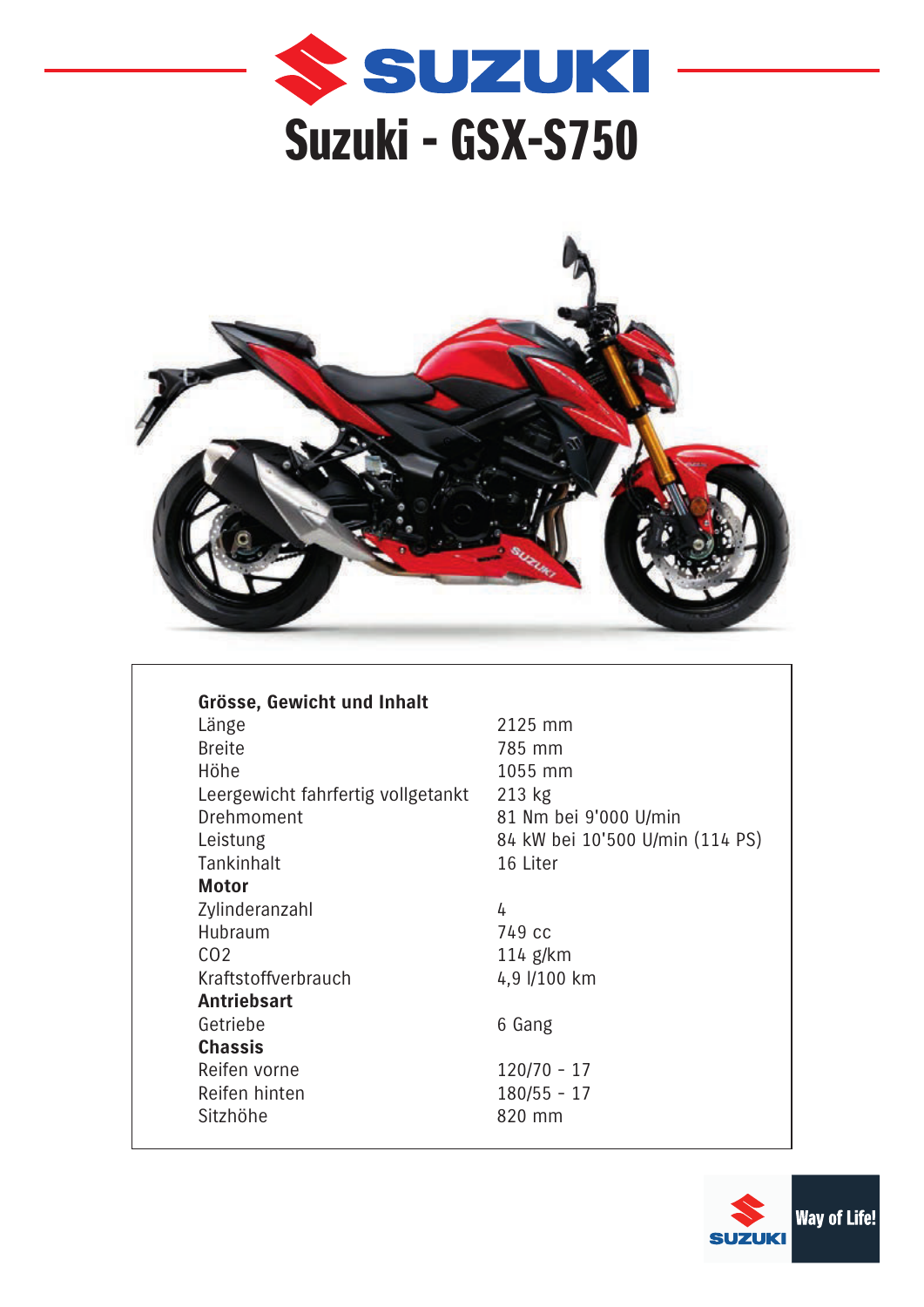MODELL Modell: Jahr: Datum: GSX-S750 2017 13/04/2018

## ZUBEHÖRKATALOG



U-LOCK

Ref. : 990D0-SIL16-270

IHREN HÄNDLER

TOP BLOCK SUZUKI GSX-S750 **SLIDERS** 

Ref. : 999DI-RLS36

**349,00 CHF Incl. MwSt.** 



# FOOTPEG TB FR GSX-S750 BLUE

**99,00 CHF Incl. MwSt.** 

**99,00 CHF Incl. MwSt.** 

**99,00 CHF Incl. MwSt.** 

Ref. : 999DI-S4F-BLUE

FOOTPEG TB RR GSX-S750 BLUE

Ref. : 999DI-S4R-BLUE



FOOTPEG TB FR GSX-S750 RED

Ref. : 999DI-S4F-RED

**99,00 CHF Incl. MwSt.** 

#### FOOTPEG TB RR GSX-S750 RED

Ref. : 999DI-S4R-RED

**99,00 CHF Incl. MwSt.** 

**GEPÄCKSYSTEM** 



RINGBEFEST. TANKRUCKSA

Ref. : 990D0-04105-000

**39,00 CHF Incl. MwSt.** 



TEXTILE REAR BAG

Ref. : 990D0-04195-000

129,00 CHF Incl. MwSt.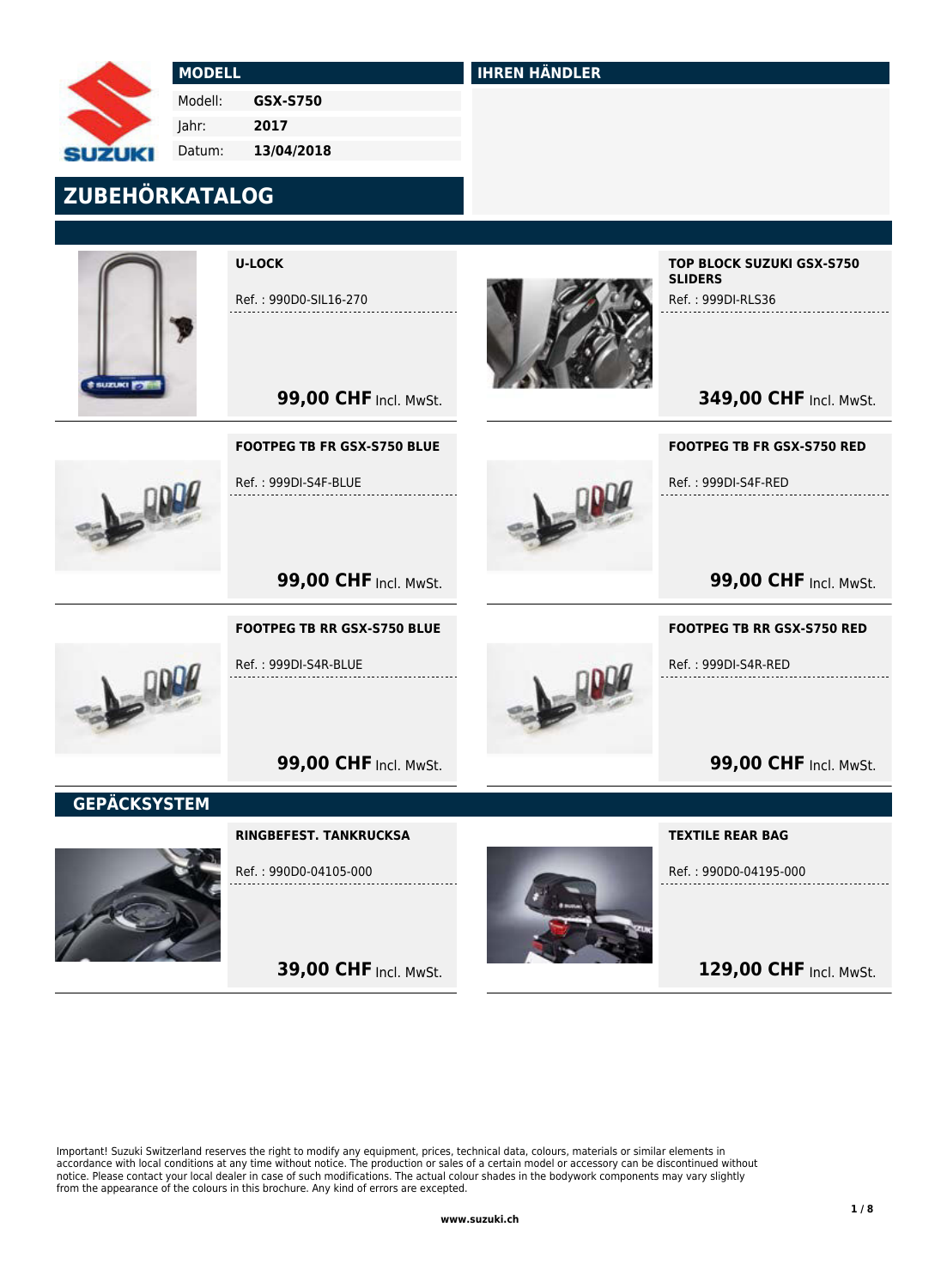## **GEPÄCKSYSTEM**



Ref. : 990D0-04197-000

SMALL TEXTILE REAR BAG

129,00 CHF Incl. MwSt.



Image non disponible **Beeld niet beschikbaar** 



REAR BAG FIXING STRAPS(2PCS)

Ref. : 990D0-04197-STP



Image non disponible **Beeld niet beschikbaar** 

**SUZUKI** 

<u>I mesafre</u>

DRY INNER BAG GSX-S1000/FL6

Ref. : 990D0-04197-DIB

19,00 CHF Incl. MwSt.

TANK BAG SMALL FOR RING FIXATION Ref. : 990D0-04300-000

129,00 CHF Incl. MwSt.



TANKBAG LARGE FOR RINGFIXATION

19,00 CHF Incl. MwSt.

Ref. : 990D0-04600-000

189,00 CHF Incl. MwSt.

## KOMFORT & ERGONOMIE



SINGLE SEAT RIDER GSX-S750L7-

Ref. : 45100-13K50



**METERVISOR** 

Ref. : 51800-13813

199,00 CHF Incl. MwSt.

### WEIGHT BALANCER SET

Ref. : 990D0-13K18-000

129,00 CHF Incl. MwSt.

89,00 CHF Incl. MwSt.



NAVI.BRACKET W. DAMPING SYSTEM 28.6MM Ref. : 990D0-31JNB-000

**99,00 CHF Incl. MwSt.**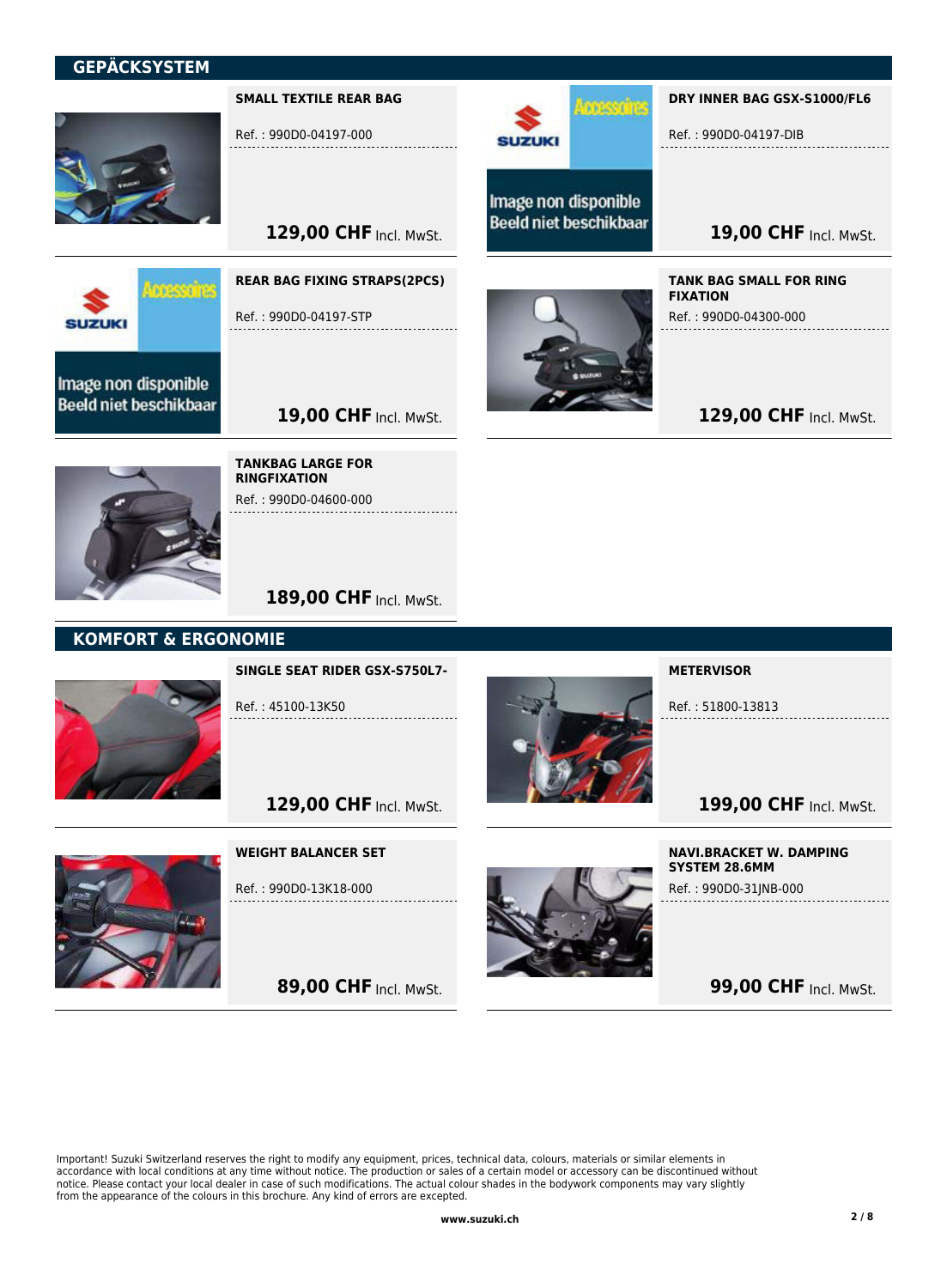## KOMFORT & ERGONOMIE



Important! Suzuki Switzerland reserves the right to modify any equipment, prices, technical data, colours, materials or similar elements in accordance with local conditions at any time without notice. The production or sales of a certain model or accessory can be discontinued without notice. Please contact your local dealer in case of such modifications. The actual colour shades in the bodywork components may vary slightly from the appearance of the colours in this brochure. Any kind of errors are excepted.

89,00 CHF Incl. MwSt.

89,00 CHF Incl. MwSt.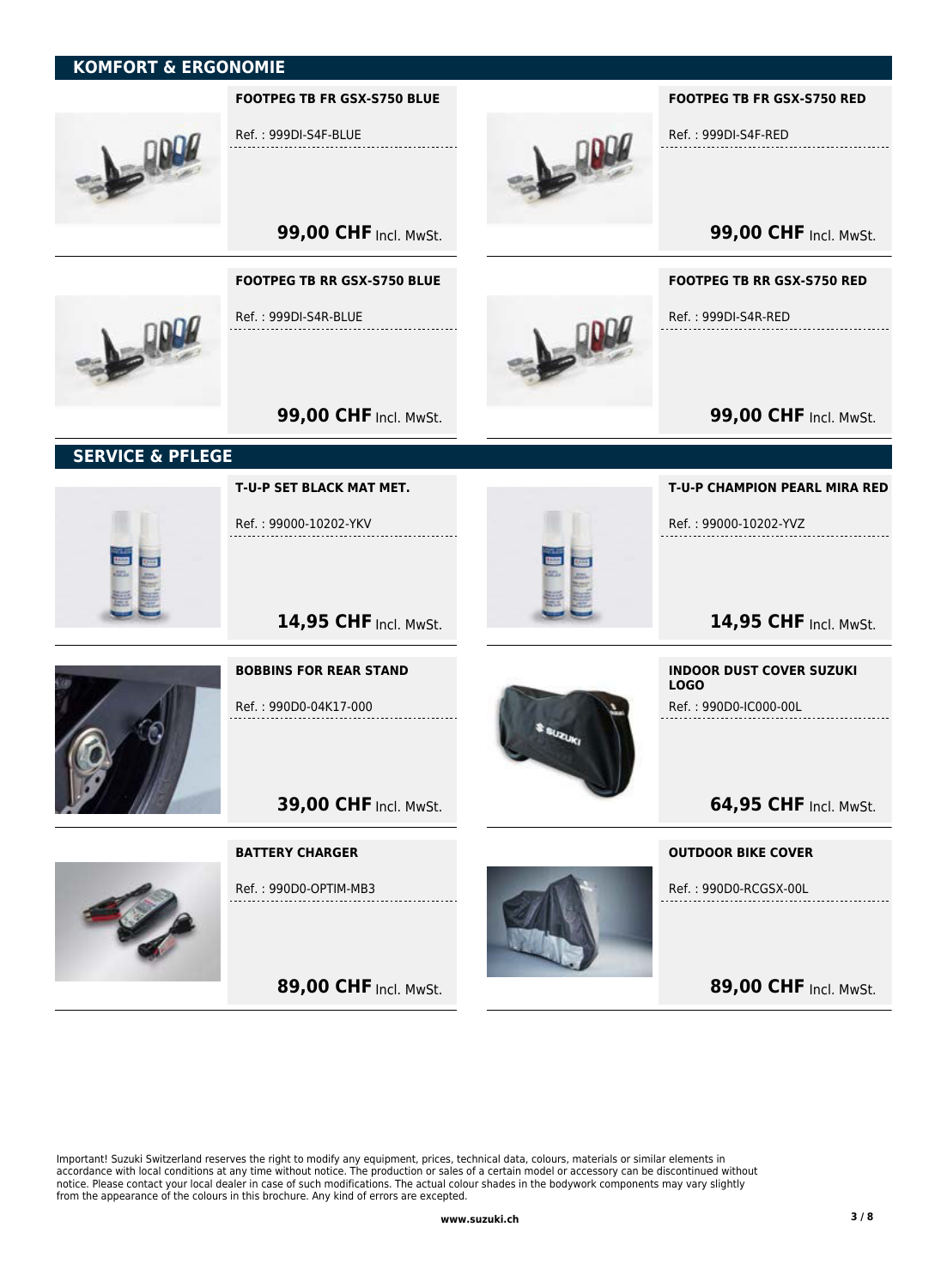## SERVICE & PFLEGE



SERVICE STAND REAR

SP.TOOL HEX.BIT 19/24MM,FR.AXLE Ref. : 990D0-TOOL1-924

Ref. : 990D0-STAND-015



ROLLERS FOR STAND 990D0-STAND-010

Ref. : 990D0-STAND-SET

19,00 CHF Incl. MwSt.

**99,00 CHF Incl. MwSt.** 



19,00 CHF Incl. MwSt. VERSCHALUNGSTEILE & AUFKLEBER



OELEINFÜLLSCHRAUBE,20MM **CHROM** Ref. : 09259-20014

BOX SET. SEAT TAIL (BLACK)

Ref. : 45500-13810-YKV



EINFÜLLSCHRAUBE

Ref. : 09259-36008

14,52 CHF Incl. MwSt.

BOX SET. SEAT TAIL (BLACK)

Ref. : 45500-13810-YVB

159,00 CHF Incl. MwSt.

159,00 CHF Incl. MwSt.

14,95 CHF Incl. MwSt.

#### BOX SET. SEAT TAIL (RED)

Ref. : 45500-13810-YVZ

159,00 CHF Incl. MwSt.



RUBBER CAP WINDSHIELD

Ref. : 99000-99074-A24

**9,00 CHF Incl. MwSt.**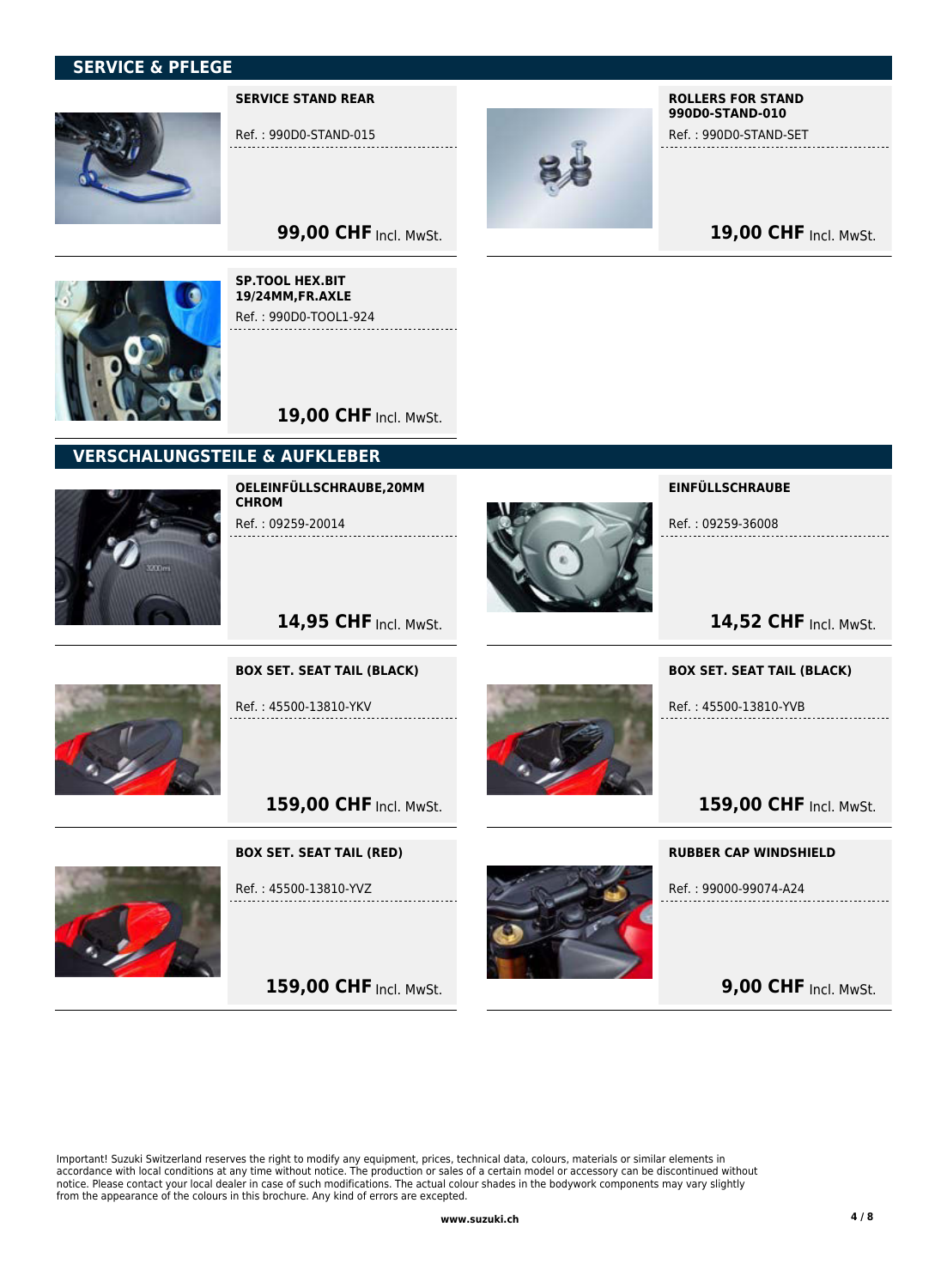## VERSCHALUNGSTEILE & AUFKLEBER



RIM DECAL 1 WHEEL GSX-S1000

24,95 CHF Incl. MwSt.

TANKPAD CARBON GSX-S750/L7-

Ref. : 990D0-04K03-PAD



TANKPAD BLK/GRY GSX-S750/L7-

Ref. : 990D0-13K01-BLK

**34,95 CHF Incl. MwSt.** 

TANKPAD BLK/YEL GSX-S750L7-

Ref. : 990D0-13K01-YEL

**39,00 CHF Incl. MwSt.** 

RIM DECOR GSX-S LOGO

Ref. : 990D0-13K03-PAD



**29,00 CHF Incl. MwSt.** 

#### STICKER SET GRAY GSX-S750L7-

Ref. : 990D0-13K06-GRY



STICKER SET YEL-BLK GSX-S750L7-

Ref. : 990D0-13K06-YEL

179,00 CHF Incl. MwSt.

Ref. : 990D0-13K01-CRB

**34,95 CHF Incl. MwSt.** 

. . . . . . . . . . .

FUEL TANK PROT.FOIL TRANSP.

Ref. : 990D0-13K02-PAD



19,00 CHF Incl. MwSt.



STICKER SET BLK/GRY GSX-S750L7- Ref. : 990D0-13K06-BLK

159,00 CHF Incl. MwSt.

STICKER SET SILVER GSX-750L7-



Ref. : 990D0-13K06-SLV

159,00 CHF Incl. MwSt.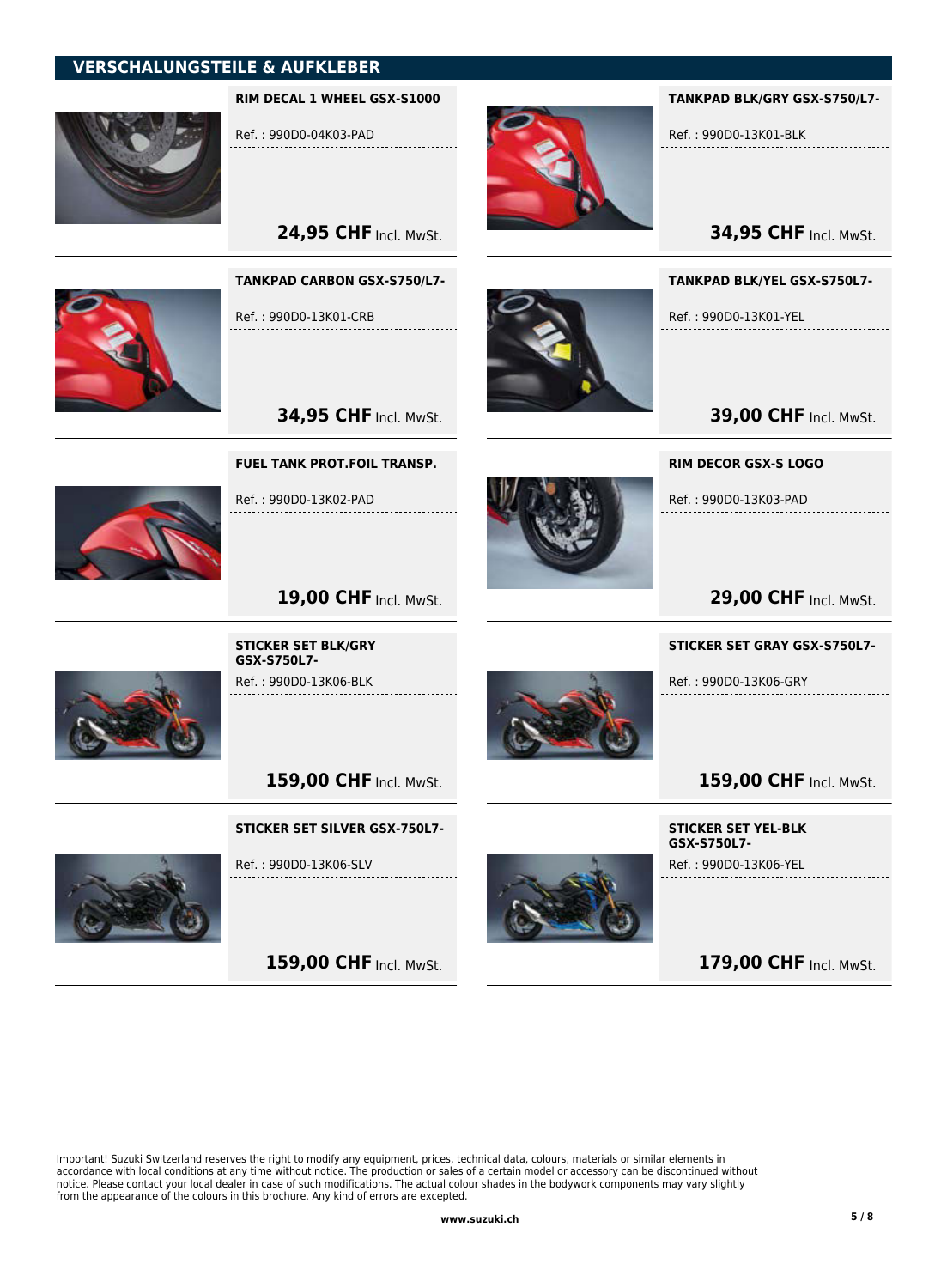## VERSCHALUNGSTEILE & AUFKLEBER



CRB ALTERNA. COV. GSX-S750AL7-

149,00 CHF Incl. MwSt.

109,00 CHF Incl. MwSt.

RIM DECOR SMALL GSX-S LOGO

Ref. : 990D0-13KA3-PAD

Ref. : 990D0-13K20-CRB



CRB CLUTCH COVER GSX-S750AL7- Ref. : 990D0-13K25-CRB

## 179,00 CHF Incl. MwSt.

CRB STARTER COVER GSX-S750AL7- Ref. : 990D0-13K26-CRB



CRB FRONT FENDER GSX-S750AL7-

Ref. : 990D0-13K90-CRB

**399,00 CHF Incl. MwSt.** 

FRAME PROTECT.FOIL BLACK

Ref. : 990D0-13KFP-BLK



**39,00 CHF Incl. MwSt.** 



**29,00 CHF Incl. MwSt.** 

FRAME PROTECT.FOIL CRB OPTIC

Ref. : 990D0-13KFP-CRB

44,95 CHF Incl. MwSt.

FUEL CAP PROT. CRB PRINT



Ref. : 990D0-17K04-CRB

19,00 CHF Incl. MwSt.



FUEL CAP PROT. BLK GRAINED FOIL

Ref. : 990D0-17K04-BLK

19,00 CHF Incl. MwSt.

OIL FILLER CAP. COLORED

Ref. : 990D0-17K36-000

**69,00 CHF Incl. MwSt.**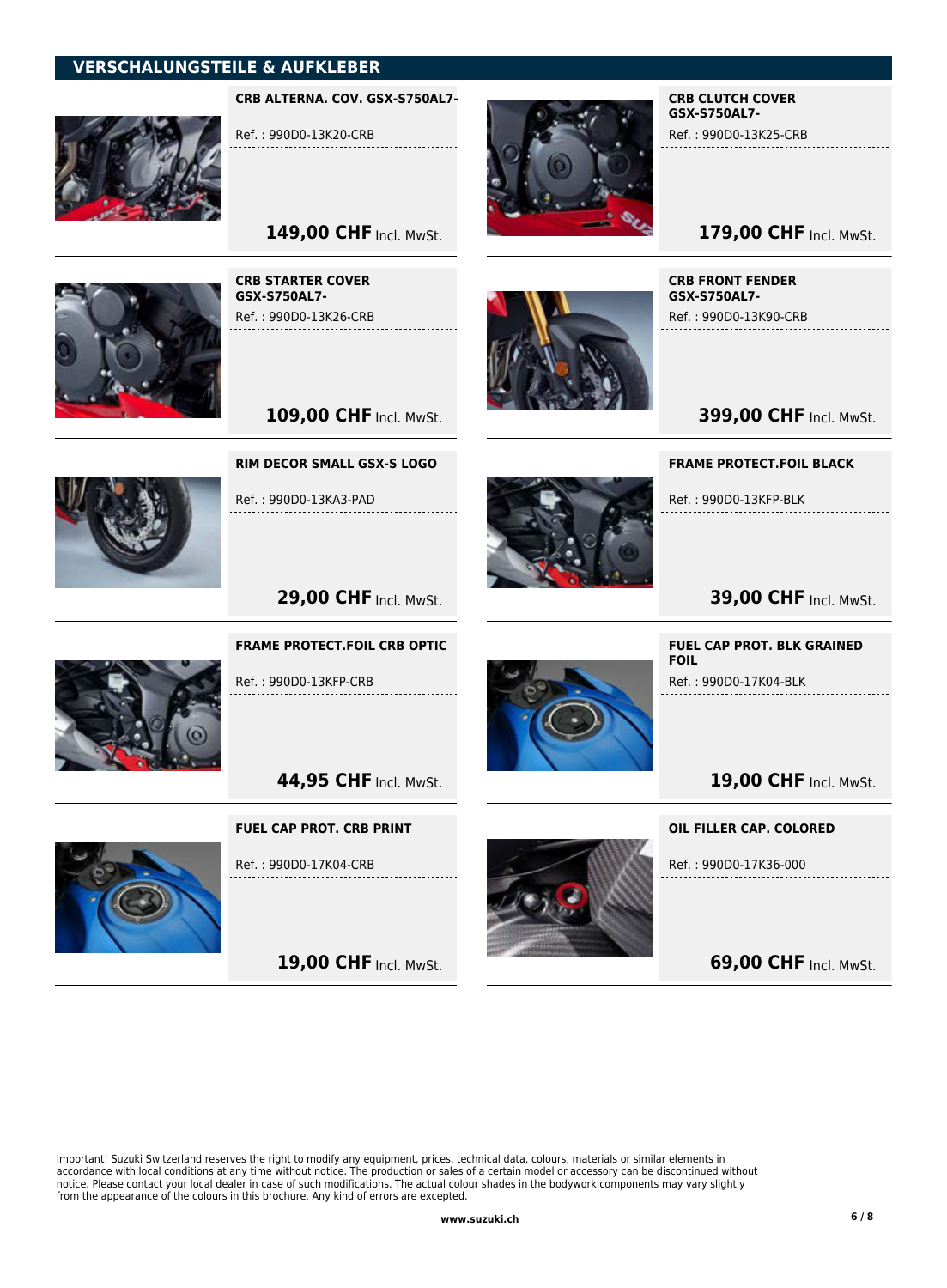## VERSCHALUNGSTEILE & AUFKLEBER



VALVE CAP <S>-LOGO,2 PCS

Ref. : 990D0-19069-000

14,95 CHF Incl. MwSt.

WHEEL DECAL RED GSX-S LOGO

Ref. : 990D0-WHL00-GSX



#### RIM DECALL YEL WITH S-LOGO

Ref. : 990D0-WHEEL-00S

**34,95 CHF Incl. MwSt.** 

RIM DECAL SUZU. GSX1250S/FAL5

Ref. : 990D0-WHL02-RD1

24,95 CHF Incl. MwSt.

24,95 CHF Incl. MwSt.

RIM DECAL FOR 1 WHEEL, 17

Ref. : 990D0-WHL03-RD1

**INCH** 



Ref. : 990D0-WHL02-YEL

RIM DECALL YELLOW GSX-S1000

**29,00 CHF Incl. MwSt.** 





EVOTECH TAIL TIDY GSX-S1000/750 L6- Ref. : 999HB-ESTR0-316

189,00 CHF Incl. MwSt.

## SICHERHEITSAUSRÜSTUNG

#### FRONT AXLE SLIDERS



Ref. : 990D0-04K16-000

**99,00 CHF Incl. MwSt.** 



FUEL TANK PROT.FOIL TRANSP.

Ref. : 990D0-13K02-PAD

19,00 CHF Incl. MwSt.